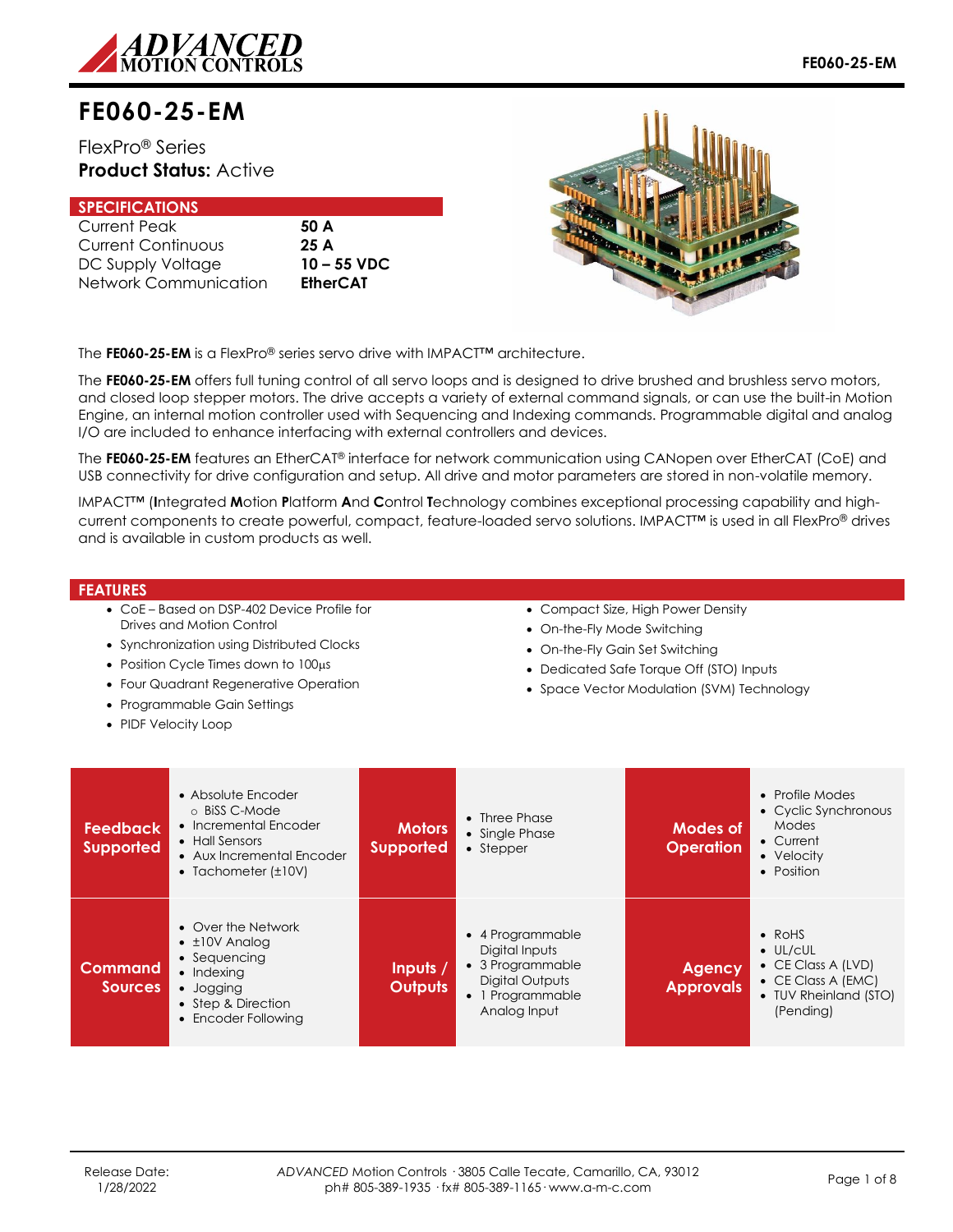

#### **BLOCK DIAGRAM**



## **INFORMATION ON APPROVALS AND COMPLIANCES**





US and Canadian safety compliance with UL/IEC 61800-5-1, the industrial standard for adjustable speed electrical power drive systems. UL registered under file number E140173. Note that machine components compliant with UL are considered UL registered as opposed to UL listed as would be the case for commercial products.

Compliant with European EMC Directive 2014/30/EU on Electromagnetic Compatibility (specifically EN 61000-6-4:2007/A1:2011 for Emissions, Class A and EN 61000-6-2:2005 for Immunity, Performance Criteria A). LVD requirements of Directive 2014/35/EU (specifically, EN 60204-1:2019, a Low Voltage Directive to protect users from electrical shock).



The RoHS Directive restricts the use of certain substances including lead, mercury, cadmium, hexavalent chromium and halogenated flame retardants PBB and PBDE in electronic equipment.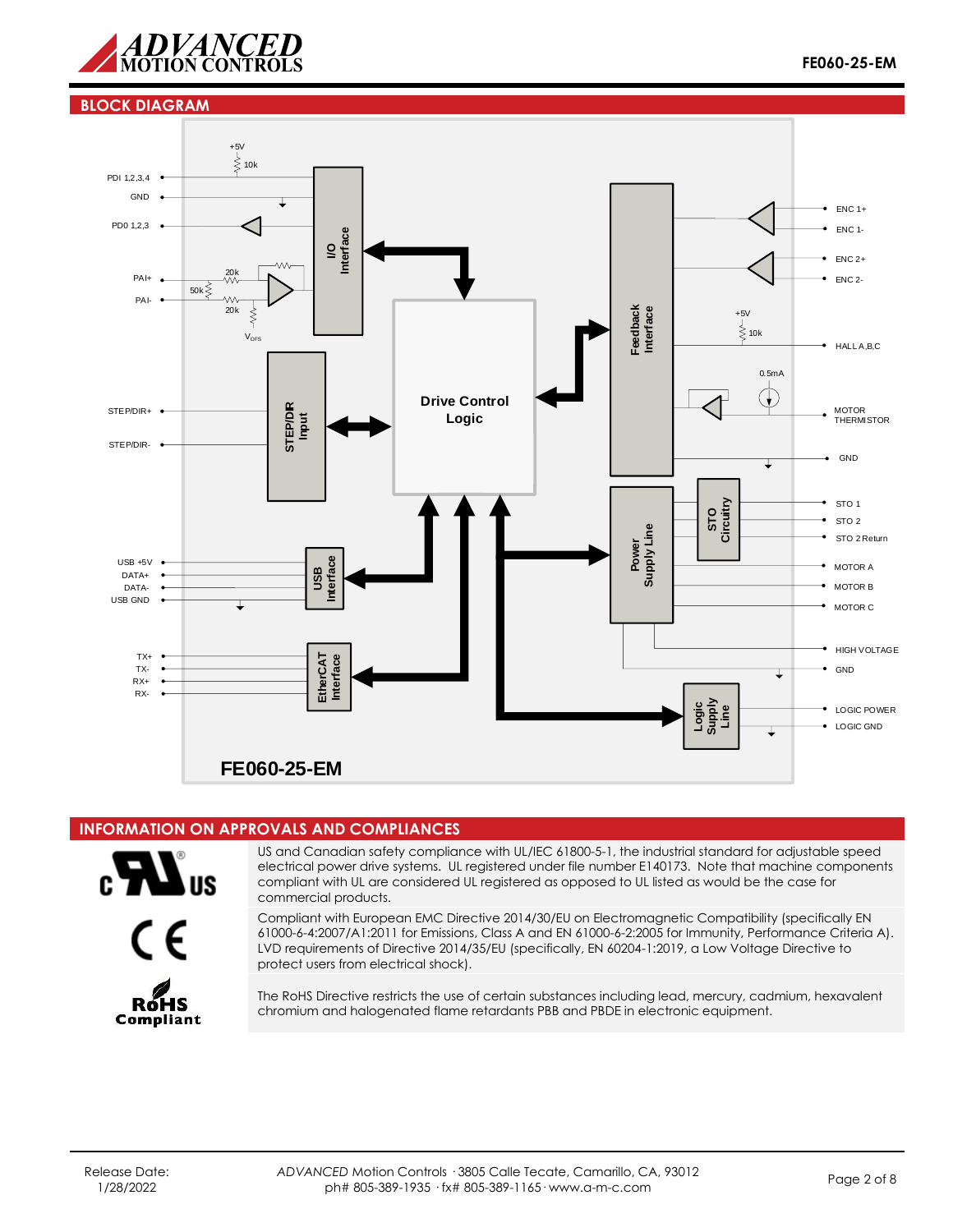

## **SPECIFICATIONS**

|                                                     |                              | <b>Electrical Specifications</b>                                        |  |
|-----------------------------------------------------|------------------------------|-------------------------------------------------------------------------|--|
| <b>Description</b>                                  | Units                        | Value                                                                   |  |
| Nominal DC Supply Input Range                       | <b>VDC</b>                   | $12 - 48$                                                               |  |
| DC Supply Input Range                               | <b>VDC</b>                   | $10 - 55$                                                               |  |
| DC Supply Undervoltage                              | <b>VDC</b>                   | 8                                                                       |  |
| DC Supply Overvoltage                               | <b>VDC</b>                   | 58                                                                      |  |
| Logic Supply Input Range (optional)                 | <b>VDC</b>                   | $10 - 55$                                                               |  |
| Safe Torque Off Voltage (Default)                   | <b>VDC</b>                   | 5                                                                       |  |
| Minimum Required External Bus Capacitance           | $\overline{\mu}$ F           | 500                                                                     |  |
| Maximum Peak Current Output <sup>1</sup>            | A (Arms)                     | 50 (35.3)                                                               |  |
| Maximum Continuous Current Output <sup>2</sup>      | A (Arms)                     | 25 (25)                                                                 |  |
| <b>Efficiency at Rated Power</b>                    | $\%$                         | 99                                                                      |  |
| Maximum Continuous Output Power                     | W                            | 1361                                                                    |  |
| Maximum Power Dissipation at Rated Power            | W                            | 14                                                                      |  |
| Minimum Load Inductance (line-to-line) <sup>3</sup> | μH                           | 150 (@ 48VDC supply); 75 (@24VDC supply); 40 (@12VDC supply)            |  |
| Switching Frequency                                 | kHz                          | 20                                                                      |  |
| Maximum Output PWM Duty Cycle                       | %                            | 83                                                                      |  |
|                                                     |                              | <b>Control Specifications</b>                                           |  |
| <b>Description</b>                                  | Units                        | Value                                                                   |  |
| Communication Interfaces <sup>4</sup>               |                              | EtherCAT® (USB for configuration)                                       |  |
|                                                     |                              | ±10 V Analog, Over the Network, Sequencing, Indexing, Jogging, Step     |  |
| <b>Command Sources</b>                              | L,                           | & Direction, Encoder Following                                          |  |
|                                                     | L.                           | Absolute Encoder (BiSS C-Mode), Hall Sensors, Incremental Encoder,      |  |
| Feedback Supported                                  |                              | Auxiliary Incremental Encoder, Tachometer (±10V)                        |  |
| Commutation Methods                                 | $\overline{\phantom{a}}$     | Sinusoidal, Trapezoidal                                                 |  |
| <b>Modes of Operation</b>                           | $\overline{a}$               | Profile Modes, Cyclic Synchronous Modes, Current, Velocity, Position    |  |
| Motors Supported <sup>5</sup>                       | L,                           | Three Phase (Brushless Servo), Single Phase (Brushed Servo, Voice Coil, |  |
|                                                     |                              | Inductive Load), Stepper (2- or 3-Phase Closed Loop)                    |  |
|                                                     |                              | 40+ Configurable Functions, Over Current, Over Temperature (Drive &     |  |
| <b>Hardware Protection</b>                          |                              | Motor), Over Voltage, Short Circuit (Phase-Phase & Phase-Ground),       |  |
|                                                     |                              | <b>Under Voltage</b>                                                    |  |
| Programmable Digital Inputs/Outputs                 |                              | 4/3                                                                     |  |
| Programmable Analog Inputs/Outputs                  |                              | 1/0                                                                     |  |
| Primary I/O Logic Level                             | $\overline{a}$               | 5 VDC, not isolated                                                     |  |
| Current Loop Sample Time                            | μS                           | 50                                                                      |  |
| Velocity Loop Sample Time                           | μs                           | 100                                                                     |  |
| Position Loop Sample Time                           | μs                           | 100                                                                     |  |
| Maximum Encoder Frequency                           | MHz                          | 20 (5 pre-quadrature)                                                   |  |
|                                                     |                              | <b>Mechanical Specifications</b>                                        |  |
| Description                                         | <b>Units</b>                 | Value                                                                   |  |
| Size $(H \times W \times D)$                        | $mm$ (in)                    | 38.1 x 25.4 x 16.0 (1.50 x 1.00 x 0.61)                                 |  |
| Weight                                              | $g$ (oz)                     | 22.7(0.8)                                                               |  |
| Ambient Operating Temperature Range <sup>6</sup>    | $^{\circ}$ C ( $^{\circ}$ F) | $0 - 65$ (32 - 149)                                                     |  |
| Storage Temperature Range                           | $^{\circ}$ C ( $^{\circ}$ F) | $-40 - 85$ ( $-40 - 185$ )                                              |  |
| <b>Relative Humidity</b>                            |                              | 0-95%, non-condensing                                                   |  |
| Form Factor                                         |                              | <b>PCB Mounted</b>                                                      |  |
| P1 SIGNAL CONNECTOR*                                | $\sim$                       | 80-pin 0.4mm spaced connector                                           |  |
| <b>TERMINAL PINS</b>                                |                              | 26x Terminal Pins                                                       |  |

#### **Notes**

1. Capable of supplying drive rated peak current for 2 seconds with 5 second foldback to continuous value. Longer times are possible with lower current limits.<br>2. Continuous A<sub>rms</sub> value attainable when RMS Charge-Based Li

5. Maximum motor speed for stepper motors is 600 RPM. Consult the hardware installation manual for 2-phase stepper wiring configuration.

6. Additional cooling and/or heatsink may be required to achieve rated performance.

#### **\*Mating Connector Kit**

Surface mount board connector for P1 and board spacers can be ordered as a kit using *ADVANCED* Motion Controls' part number **KC-MC1XFE01**.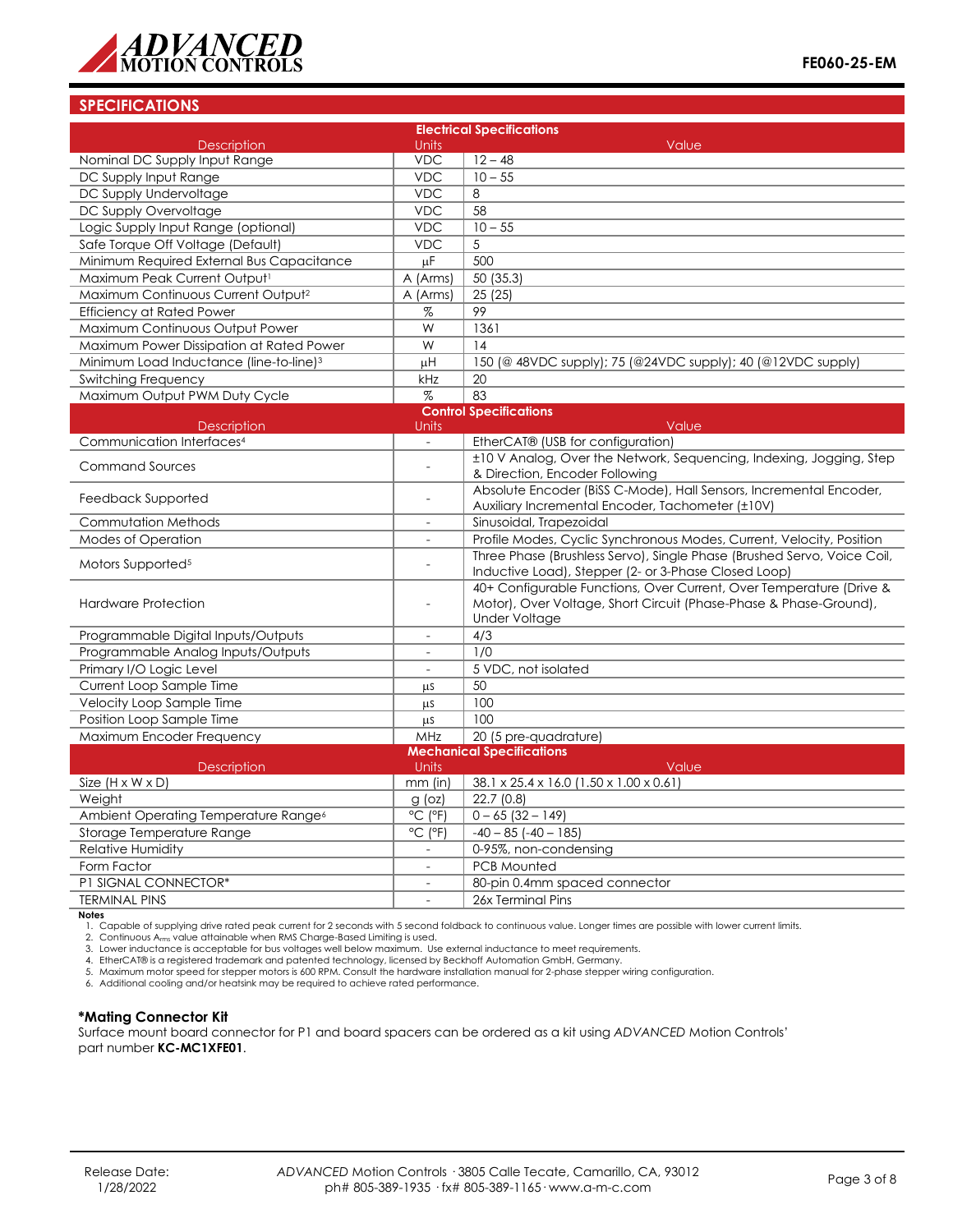

## **PIN FUNCTIONS**

|                 |                                                       |                                                                                | P1 - Signal Connector         |                 |                         |                                                                                                |                    |
|-----------------|-------------------------------------------------------|--------------------------------------------------------------------------------|-------------------------------|-----------------|-------------------------|------------------------------------------------------------------------------------------------|--------------------|
| Pin             | Name                                                  | <b>Description / Notes</b>                                                     | I/O                           | Pin             | Name                    | <b>Description / Notes</b>                                                                     | 1/O                |
|                 | <b>GROUND</b>                                         | Ground                                                                         | <b>GND</b>                    | $\overline{2}$  | <b>GROUND</b>           | Ground                                                                                         | <b>GND</b>         |
| $\overline{3}$  | $PAI-1+$                                              | Differential Programmable Analog Input or                                      |                               | $\overline{4}$  | DATA+ USB               | <b>USB Data Channel</b>                                                                        | 1/O                |
| 5               | $PAI-1-$                                              | Reference Signal Input (12-bit Resolution)                                     | $\mathbf{I}$                  | 6               | DATA-USB                |                                                                                                | I/O                |
| $\overline{7}$  | <b>THERMISTOR</b>                                     | Motor Thermal Protection.                                                      | $\mathbf{I}$                  | 8               | <b>GROUND</b>           | Ground                                                                                         | <b>GND</b>         |
| 9               | <b>GROUND</b>                                         | Ground                                                                         | <b>GND</b>                    | 10              | <b>SCLA</b>             | I <sup>2</sup> C Data Signals for Addressing, Network<br>Error LED, and Bridge Status LED. See | $\circ$            |
| 11              | $ENC 1 DATA+ / A+$                                    | Differential Data Line for Absolute Encoders                                   | I/O                           | 12              | SDAA                    | Hardware Manual for more info.                                                                 | 1/O                |
| 13              | ENC 1 DATA- / A-                                      | (BiSS: SLO+/-) or Differential Incremental                                     | 1/O                           | 14              | <b>HALL A</b>           |                                                                                                | $\mathbf{I}$       |
|                 |                                                       | Encoder A.                                                                     |                               |                 |                         |                                                                                                |                    |
| 15              | $ENC 1 CLK+ / B+$                                     | Differential Clock Line for Absolute<br>Encoders (BiSS: MA+/-) or Differential | I/O                           | 16              | <b>HALL B</b>           | Single-ended Commutation Sensor Inputs                                                         | $\mathbf{I}$       |
| 17              | ENC 1 CLK- / B-                                       | Incremental Encoder B.                                                         | I/O                           | 18              | <b>HALL C</b>           |                                                                                                | $\mathbf{I}$       |
| 19              | <b>GROUND</b>                                         | Ground                                                                         | <b>GND</b>                    | 20              | <b>GROUND</b>           | Ground                                                                                         | <b>GND</b>         |
|                 |                                                       |                                                                                |                               |                 |                         |                                                                                                |                    |
| 21              | $ENC$ 1 REF+ / I+                                     | Differential Reference Mark for Absolute<br>Encoders (Leave open for BiSS) or  | $\overline{1}$                | 22              | $ENC$ 2 A+              | Differential Incremental Encoder A.                                                            | $\mathbf{I}$       |
| 23              | <b>ENC 1 REF- / I-</b>                                | Differential Incremental Encoder Index.                                        | $\mathbf{I}$                  | 24              | ENC 2 A-                |                                                                                                | $\overline{1}$     |
|                 |                                                       |                                                                                |                               |                 |                         |                                                                                                |                    |
| $\overline{25}$ | <b>RESERVED</b>                                       | Reserved. Do not connect.                                                      | $\overline{\phantom{a}}$      | $\overline{26}$ | $ENC 2B+$               | Differential Incremental Encoder B.                                                            | $\mathbf{I}$       |
| 27              | <b>RESERVED</b>                                       | Reserved. Do not connect.                                                      | $\sim$                        | 28              | ENC 2 B-                |                                                                                                | $\mathbf{I}$       |
| 29              | <b>RESERVED</b>                                       | Reserved. Do not connect.                                                      | ÷.                            | 30              | $ENC$ 2 $H$             | Differential Incremental Encoder Index.                                                        | $\mathbf{I}$       |
| 31<br>33        | $PDI-1$<br>$PDI-2$                                    | Programmable Digital Input<br>Programmable Digital Input                       | $\mathbf{I}$                  | 32<br>34        | $ENC$ 2 $I-$<br>$PDO-1$ | Programmable Digital Output (TTL/8mA)                                                          | п<br>$\circ$       |
| $\overline{35}$ | PDI-3                                                 | Programmable Digital Input                                                     | $\mathbf{I}$                  | 36              | $PDO-2$                 | Programmable Digital Output (TTL/8mA)                                                          | $\circ$            |
| 37              | PDI-4                                                 | Programmable Digital Input                                                     |                               | 38              | PDO-3                   | Programmable Digital Output (TTL/8mA)                                                          | $\circ$            |
| 39              | <b>GROUND</b>                                         | Ground                                                                         | <b>GND</b>                    | 40              | <b>GROUND</b>           | Ground                                                                                         | <b>GND</b>         |
| 41              | $TX - IN$                                             |                                                                                | -1                            | 42              | TX-OUT                  |                                                                                                | O                  |
| 43              | $TX + IN$                                             | Transmit Line IN (100 Base TX)                                                 | $\overline{1}$                | 44              | TX+ OUT                 | Transmit Line OUT (100 Base TX)                                                                | $\circ$            |
| 45              | $RX - IN$                                             |                                                                                | $\mathbf{I}$                  | 46              | RX-OUT                  |                                                                                                | $\overline{\circ}$ |
| 47              | $RX + IN$                                             | Receive Line IN (100 Base TX)                                                  |                               | 48              | RX+ OUT                 | Receive Line OUT (100 Base TX)                                                                 | $\circ$            |
| 49              | +3V BIAS IN                                           | +3V Supply for Transformer/Magnetics Bias                                      | $\circ$                       | 50              | +3V BIAS OUT            | +3V Supply for Transformer/Magnetics Bias                                                      | O                  |
|                 |                                                       | Link and Activity Indicator for IN port.                                       |                               |                 |                         | Link and Activity Indicator for OUT port.                                                      |                    |
| 51              | LINK/ACT IN                                           | Function based on protocol specification.                                      | I/O                           | 52              | LINK/ACT OUT            | Function based on protocol specification.                                                      | I/O                |
|                 |                                                       | See Hardware Information below.                                                |                               |                 |                         | See Hardware Information below.                                                                |                    |
|                 |                                                       | Run State Indicator for Network. Function                                      |                               |                 |                         |                                                                                                |                    |
| 53              | <b>STATUS</b>                                         | based on protocol specification. See                                           | 1/O                           | 54              | <b>RESERVED</b>         | Reserved. Do not connect.                                                                      | ä,                 |
|                 |                                                       | Hardware Information below.                                                    |                               |                 |                         |                                                                                                |                    |
| 55              | RESERVED                                              | Reserved. Do not connect.                                                      | ÷.                            | 56              | RESERVED                | Reserved. Do not connect.                                                                      | $\mathbf{r}$       |
| 57              | <b>RESERVED</b>                                       | Reserved. Do not connect.                                                      |                               | 58              | <b>RESERVED</b>         | Reserved. Do not connect.                                                                      |                    |
| 59              | <b>GROUND</b>                                         | Ground                                                                         | <b>GND</b>                    | 60              | <b>GROUND</b>           | Ground                                                                                         | <b>GND</b>         |
| 61              | RESERVED                                              | Reserved. Do not connect.                                                      | $\sim$                        | 62              | RESERVED                | Reserved. Do not connect.                                                                      | $\sim$             |
| 63              | RESERVED                                              | Reserved. Do not connect.                                                      | $\sim$                        | 64              | RESERVED                | Reserved. Do not connect.                                                                      | $\sim$             |
| 65              | <b>RESERVED</b>                                       | Reserved. Do not connect.                                                      | $\sim$                        | 66              | <b>RESERVED</b>         | Reserved. Do not connect.                                                                      |                    |
| 67              | <b>RESERVED</b>                                       | Reserved. Do not connect.                                                      | $\overline{\phantom{a}}$      | 68              | STEP                    | Step Input.                                                                                    | -1                 |
| 69              | RESERVED                                              | Reserved. Do not connect.                                                      | $\sim$                        | 70              | <b>DIR</b>              | Direction Input.                                                                               | $\mathbf{I}$       |
| 71              | RESERVED                                              | Reserved. Do not connect.                                                      |                               | 72              | RESERVED                | Reserved. Do not connect.                                                                      | $\sim$             |
| 73              | +5V_OUT                                               | +5VDC unprotected supply<br>(See Note 1)                                       | $\circ$                       | 74              | RESERVED                | Reserved. Do not connect.                                                                      |                    |
| 75              | +5V USER                                              | +5VDC User Supply for feedback and local                                       | $\circ$                       | 76              | +3V3 OUT                | +3.3VDC Supply Output for local logic                                                          | $\circ$            |
| $\overline{77}$ | +5V USER                                              | logic (See Note 1)                                                             | $\Omega$                      | 78              | $+3V3$ OUT              | signals (100 mA max)                                                                           | $\circ$            |
| 79              | <b>GROUND</b>                                         | Ground                                                                         | <b>GND</b>                    | 80              | <b>GROUND</b>           | Ground                                                                                         | <b>GND</b>         |
|                 |                                                       |                                                                                |                               |                 |                         |                                                                                                |                    |
|                 |                                                       |                                                                                | $\lesssim 10$                 | $\bullet$ 0     | +3V3 OUT 76 -           | 6 DATA-USB                                                                                     |                    |
|                 | <b>Connector Information</b>                          | 80-pin, 0.4mm spaced                                                           | L<br>- 11                     |                 | +3V3 OUT 78 -           | 4                                                                                              | DATA+ USB          |
|                 |                                                       | connector                                                                      | $\pm\pm\pm$                   |                 | GROUND 80 -             | 2 GROUND<br><br>$\ddotsc$                                                                      |                    |
|                 |                                                       |                                                                                |                               |                 |                         |                                                                                                |                    |
|                 | <b>Mating Connector Details</b>                       | PANASONIC: P/N AXT380224                                                       |                               |                 |                         |                                                                                                |                    |
|                 |                                                       |                                                                                |                               |                 |                         |                                                                                                |                    |
|                 |                                                       |                                                                                | $\frac{1}{2}$                 |                 |                         | <b>HELLER HELLER SERVER AND DELLER BEER FOR A SERVER AND FOR A SERVER PROPERTY.</b><br>目       |                    |
|                 |                                                       |                                                                                |                               |                 |                         | ,,,,,,,,,,,,,,,,,,,,,,,,,,,,,,,                                                                |                    |
|                 |                                                       |                                                                                |                               |                 |                         |                                                                                                |                    |
|                 | <b>Mating Connector</b><br><b>Included with Drive</b> | <b>No</b>                                                                      |                               |                 | GROUND 79               | $\ddotsc$<br>$\ddotsc$<br>1 GROUND                                                             |                    |
|                 |                                                       |                                                                                |                               |                 | +5V USER 77 -           | $3$ PAI-1+                                                                                     |                    |
|                 |                                                       |                                                                                | $\bullet$ $\bullet$ $\bullet$ |                 | +5V USER 75 -           | 5 PAI-1-                                                                                       |                    |
|                 |                                                       |                                                                                |                               |                 |                         |                                                                                                |                    |
|                 |                                                       |                                                                                |                               |                 |                         |                                                                                                |                    |

**Notes** 1. Total current through pins P1-73/75/77 should not exceed 300mA, while no single pin should be loaded more than 150mA.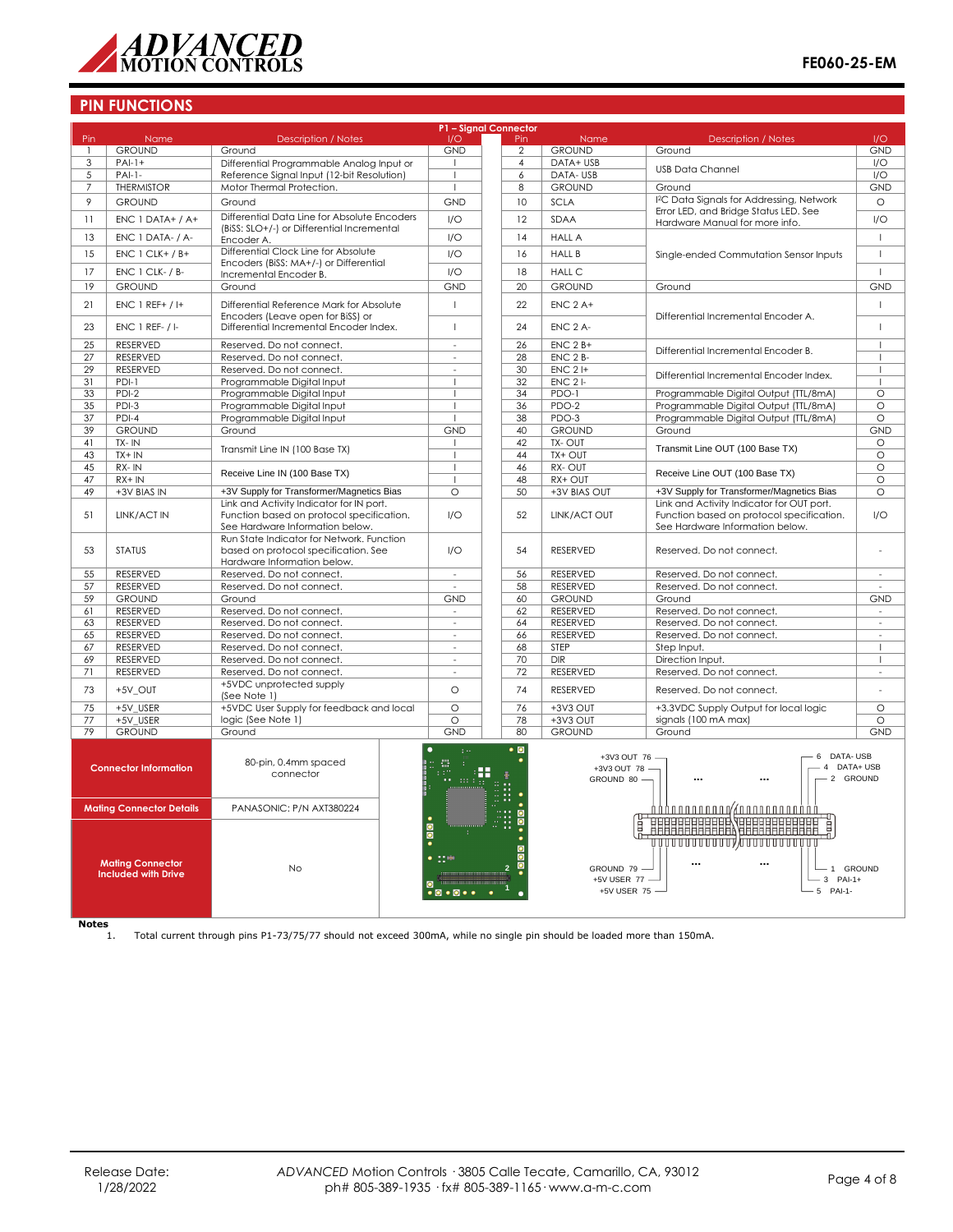

## **TERMINAL PIN LOCATIONS**

The 26 Terminal Pins provide connection to the high power drive signals. Terminal Pins must be soldered to an interface board.



| Pin             | <b>Name</b>       | <b>Description / Notes</b>                                                                        | 1/O           |
|-----------------|-------------------|---------------------------------------------------------------------------------------------------|---------------|
| T1              | STO-1 INPUT       | Safe Torque Off - Input 1                                                                         |               |
| T <sub>2</sub>  | <b>STO RETURN</b> | Safe Torque Off Return                                                                            | <b>STORET</b> |
| T <sub>3</sub>  | STO-2 INPUT       | Safe Torque Off - Input 2                                                                         |               |
| T <sub>4</sub>  | <b>LOGIC PWR</b>  | Logic Supply Input (10 - 55VDC) (optional)                                                        |               |
| T <sub>5</sub>  | <b>HV</b>         |                                                                                                   |               |
| T <sub>6</sub>  | <b>HV</b>         |                                                                                                   |               |
| T <sub>7</sub>  | <b>HV</b>         | DC Supply Input (10-55VDC). Minimum 500µF external capacitance required between HV and POWER GND. |               |
| T <sub>8</sub>  | <b>HV</b>         |                                                                                                   |               |
| T <sub>9</sub>  | <b>HV</b>         |                                                                                                   |               |
| <b>T10</b>      | MOTOR C           |                                                                                                   | $\circ$       |
| T11             | MOTOR C           |                                                                                                   | $\circ$       |
| T12             | MOTOR C           | Motor Phase C. All provided motor phase output pins must be used.                                 | $\circ$       |
| T13             | MOTOR C           |                                                                                                   |               |
| T14             | POWER GND         | Ground.                                                                                           | <b>GND</b>    |
| T15             | <b>MOTOR B</b>    |                                                                                                   | $\circ$       |
| T16             | <b>MOTOR B</b>    | Motor Phase B. All provided motor phase output pins must be used.                                 | $\circ$       |
| T17             | <b>MOTOR B</b>    |                                                                                                   | $\circ$       |
| <b>T18</b>      | <b>MOTOR B</b>    |                                                                                                   |               |
| T19             | POWER GND         |                                                                                                   | <b>GND</b>    |
| T <sub>20</sub> | POWER GND         | Ground.                                                                                           | <b>GND</b>    |
| T21             | POWER GND         |                                                                                                   | <b>GND</b>    |
| T <sub>22</sub> | POWER GND         |                                                                                                   | <b>GND</b>    |
| <b>T23</b>      | <b>MOTOR A</b>    |                                                                                                   | $\circ$       |
| <b>T24</b>      | <b>MOTOR A</b>    |                                                                                                   | $\circ$       |
| <b>T25</b>      | <b>MOTOR A</b>    | Motor Phase A. All provided motor phase output pins must be used.                                 | $\circ$       |
| T <sub>26</sub> | <b>MOTOR A</b>    |                                                                                                   | $\circ$       |

#### **Terminal Pin Details**

*Safe Torque Off (STO) Inputs*

The Safe Torque Off (STO) inputs are dedicated +5VDC sinking single-ended inputs. For applications not using STO functionality, disabling of the STO feature is required for proper drive operation. STO may be disabled by following the STO Disable wiring instructions as given in the hardware installation manual. Consult the hardware installation manual for more information.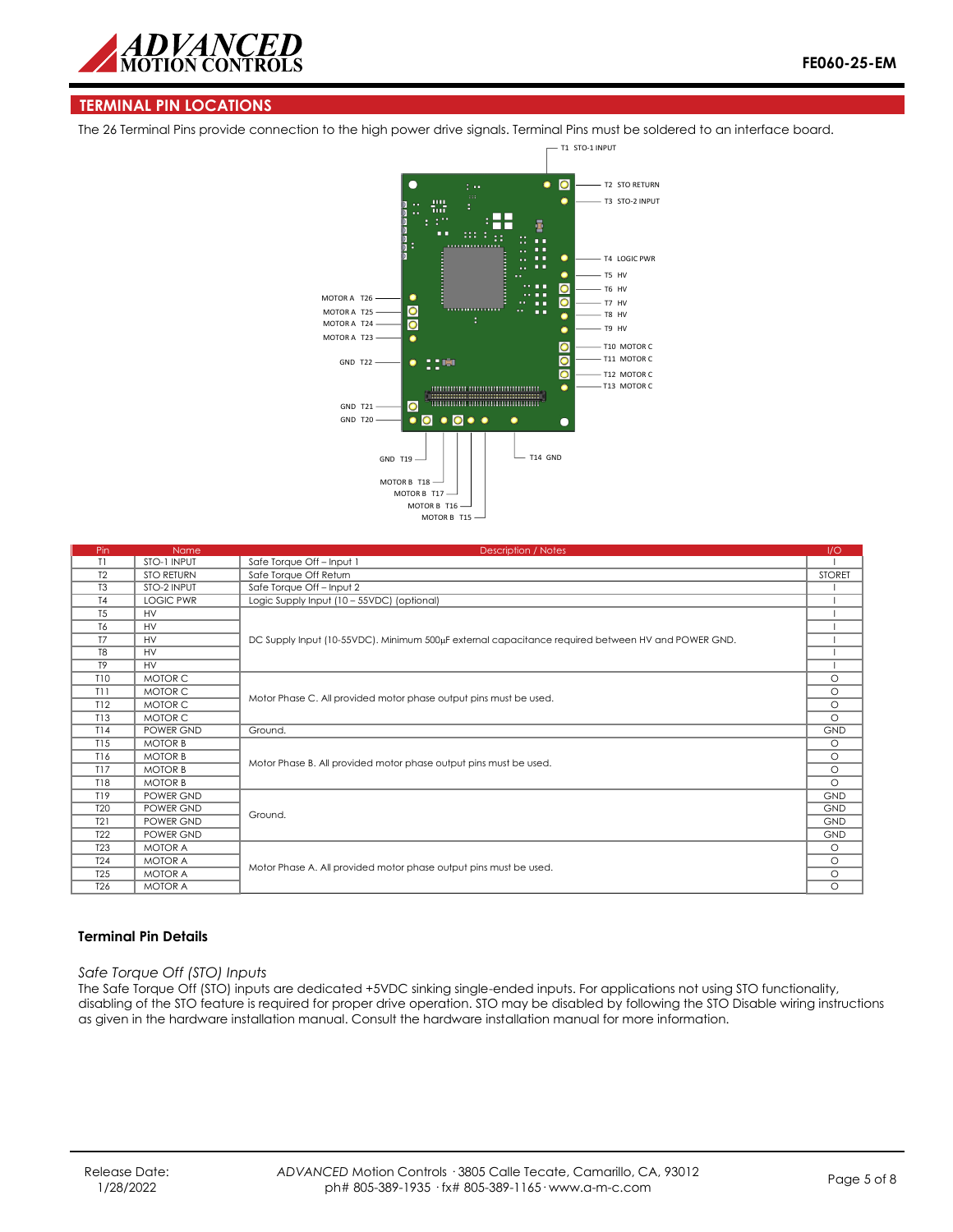

#### **HARDWARE INFORMATION**

#### **LED Functionality**

*LINK/ACT IN (P1-51); LINK/ACT OUT (P1-52); STATUS (P1-53);* 

The *LINK/ACT IN, LINK/ACT OUT,* and *STATUS* pins serve as EtherCAT network indicators. On a standard RJ-45 connector used with EtherCAT network topology, the typical EtherCAT network indicator LED locations are as shown in the below diagrams. **Note that the drive features signals for connection to LEDs on an RJ-45 connector, but the connector itself is not included on the drive. The Development Card assembly FD060-25-EM features a built-in RJ-45 connector with LEDs for this purpose**.



*LINK/ACT IN* and *LINK/ACT OUT* are used to drive the corresponding LINK IN and LINK OUT LEDs on a typical RJ-45 connector. The STATUS pin is used to drive the Status LED. The ERROR LED is driven by the I2C Data signals (P1-10/12). Consult the hardware installation manual for recommended wiring connections. The LED Function Protocol tables below describe typical LED functionality.

|                                                                                             | <b>LINK/ACT LEDS</b>                                                                                                                                       |                                                                                       |  |  |
|---------------------------------------------------------------------------------------------|------------------------------------------------------------------------------------------------------------------------------------------------------------|---------------------------------------------------------------------------------------|--|--|
| <b>LED State</b>                                                                            | <b>Description</b>                                                                                                                                         |                                                                                       |  |  |
| Green - On                                                                                  | Valid Link - No Activity                                                                                                                                   |                                                                                       |  |  |
| Green - Flickering                                                                          | Valid Link - Network Activity                                                                                                                              |                                                                                       |  |  |
| Off                                                                                         | <b>Invalid Link</b>                                                                                                                                        |                                                                                       |  |  |
|                                                                                             | <b>STATUS LED</b>                                                                                                                                          |                                                                                       |  |  |
| <b>LED State</b>                                                                            |                                                                                                                                                            | <b>Description</b>                                                                    |  |  |
| Green - On                                                                                  | The device is in the state OPERATIONAL                                                                                                                     |                                                                                       |  |  |
| Green - Blinking (2.5Hz - 200ms on and<br>200 <sub>ms</sub> off)                            |                                                                                                                                                            | The device is in the state PRE-OPERATIONAL                                            |  |  |
| Green - Single Flash (200ms flash<br>followed by 1000ms off)                                | The device is in state SAFE-OPERATIONAL                                                                                                                    |                                                                                       |  |  |
| Green - Flickering (10Hz - 50ms on and<br>50 <sub>ms</sub> off)                             | The device is booting and has not yet entered the INIT state, or<br>The device is in state BOOTSTRAP, or<br>Firmware download operation in progress        |                                                                                       |  |  |
| $\bigcirc$ ff                                                                               | The device is in state INIT                                                                                                                                |                                                                                       |  |  |
|                                                                                             | <b>ERROR LED</b>                                                                                                                                           |                                                                                       |  |  |
| <b>LED State</b>                                                                            | <b>Description</b>                                                                                                                                         | <b>Example</b>                                                                        |  |  |
| $Red$ – $On$                                                                                | A PDI Watchdog timeout has occurred.                                                                                                                       | Application controller is not responding anymore.                                     |  |  |
| Red - Blinking (2.5Hz - 200ms on and<br>200 <sub>ms</sub> off)                              | General Configuration Error.                                                                                                                               | State change commanded by master is impossible<br>due to register or object settings. |  |  |
| Red - Flickering (10Hz - 50ms on and<br>50 <sub>ms</sub> off)                               | Booting Error was detected. INIT state reached, but<br>parameter "Change" in the AL status register is set to<br>0x01:change/error                         | Checksum Error in Flash Memory.                                                       |  |  |
| Red - Single Flash (200ms flash<br>followed by 1000ms off)                                  | The slave device application has changed the<br>EtherCAT state autonomously: Parameter "Change"<br>in the AL status register is set to 0x01: change/error. | Synchronization error; device enters SAFE-<br>OPERATIONAL automatically               |  |  |
| Red - Double Flash (Two 200ms flashes<br>separated by 200ms off, followed by<br>1000ms off) | An application Watchdog timeout has occurred.                                                                                                              | Sync Manager Watchdog timeout.                                                        |  |  |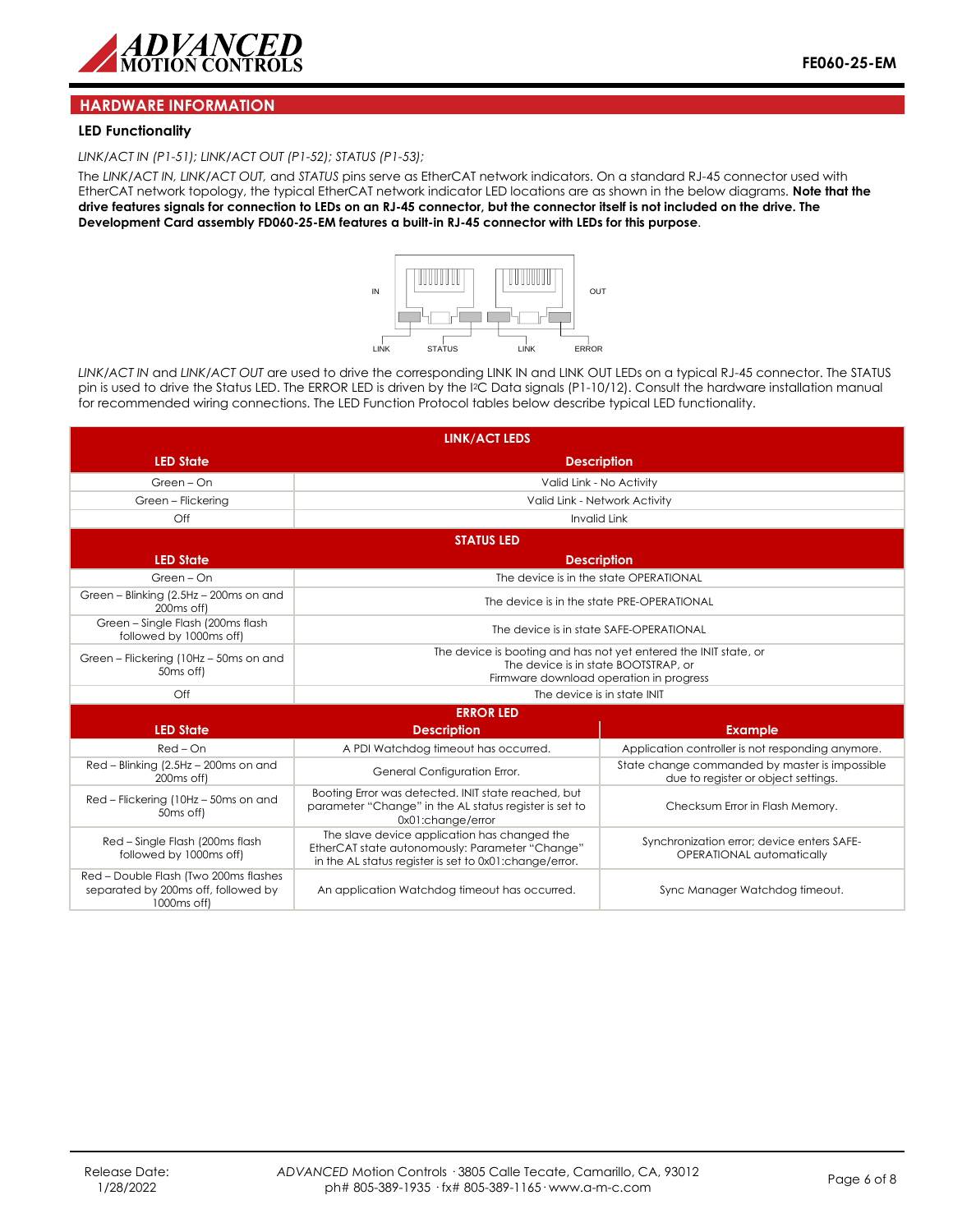

# **MOUNTING DIMENSIONS**